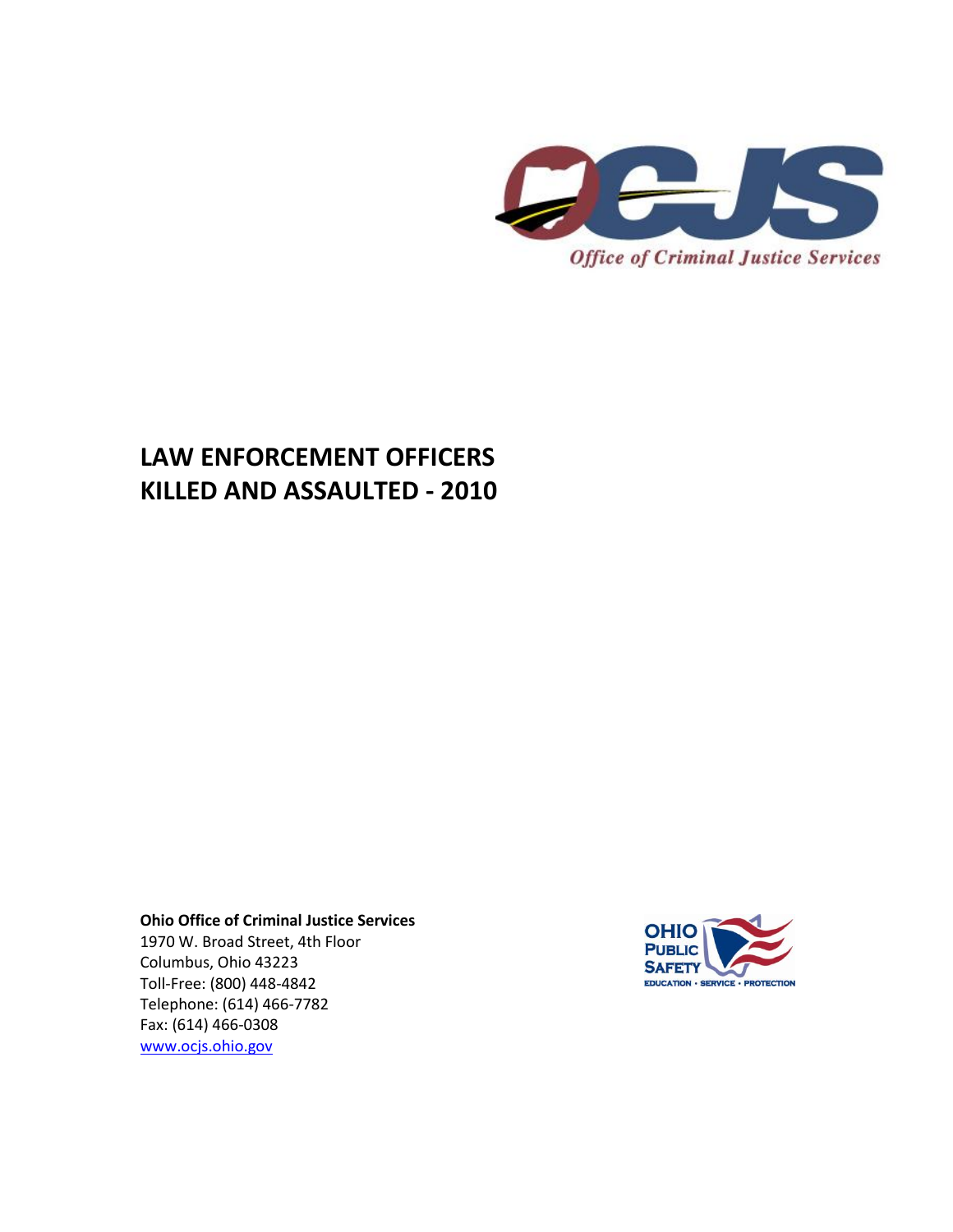## LAW ENFORCEMENT OFFICERS KILLED AND ASSAULTED 2010

In October 2011, the FBI released its annual *Law Enforcement Officers Killed and Assaulted* for 2010. The report is based on data submitted to the FBI from agencies participating in the Uniform Crime Report (UCR) Program, FBI field offices, and federal agencies including the U.S. Capitol Police, U.S. Department of Homeland Security, U.S. Department of the Interior, U.S. Department of Justice, U.S. Department of the Treasury, and the U.S. Postal Inspection Service. Data is provided for duly sworn city, university and college, county, state, tribal, and federal law enforcement officers feloniously killed, officers accidentally killed, and officers assaulted, with narrative descriptions provided for incidents where officers were feloniously killed.

The data pertain to those officers who at the time of the incident met the following criteria:

- They were working in an official capacity
- They had full arrest powers
- They ordinarily wore a badge and carried a firearm
- They were paid from governmental funds set aside specifically for payment of sworn law enforcement representatives

In addition, their deaths must have been directly related to injuries received during the incidents.

## **National statistics**

- Fifty-six law enforcement officers were feloniously killed in the line of duty in 2010. The deaths occurred in 22 states and Puerto Rico. In 2009, 48 officers were feloniously killed.
- Characteristics of the feloniously killed officer in 2010:
	- o Average age was 38.
	- o Average length of service was 10 years.
	- o 54 officers were male, 2 officers were female.
	- o 48 officers were white, 7 were black, and 1 was Asian/Pacific Islander.
- Characteristics of the incident surrounding the murder:
	- o 27 percent occurred in ambush situations.
	- o 25 percent occurred in arrest situations.
	- 11 percent occurred during the investigation of disturbance calls.
	- o 14 percent occurred while investigating suspicious persons or circumstances.
- o 13 percent occurred during traffic stops/pursuits.
- o 5 percent occurred during tactical situations.
- o 3 percent occurred while conducting an investigative activity.
- o 2 percent occurred during the handling, transport, or custody of prisoners.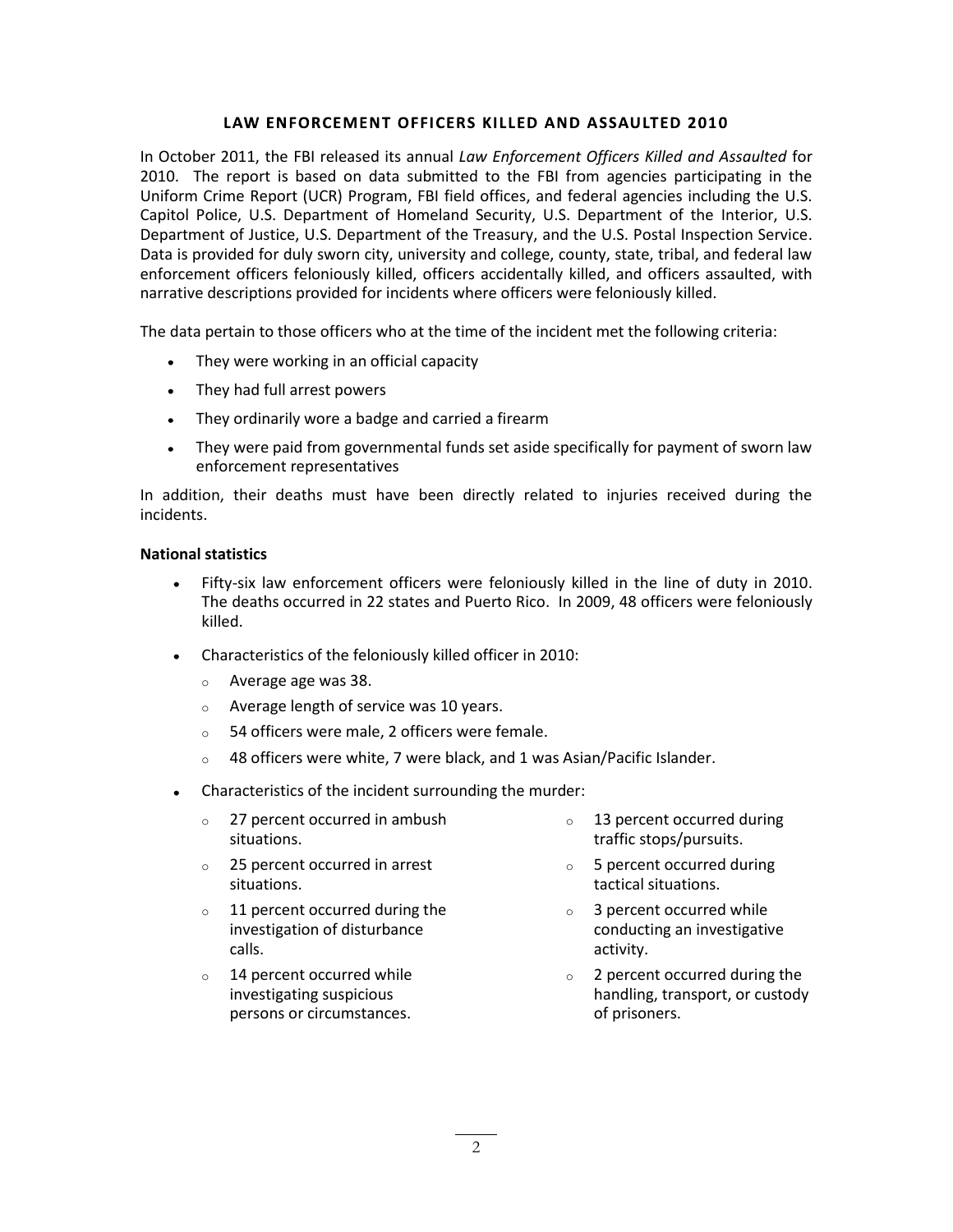- Fifty-five of the 56 officers were killed by a firearm. Of these, 69 percent were killed  $\bullet$ with handguns, and 27 percent were killed with rifles. Seven officers attempted to fire their own weapon and 16 fired their own weapon during the incidents. Thirty-eight percent of firearm deaths of officers occurred when the distance between the victim and offender was between 0-5 feet.
- Sixty-eight percent of officers were wearing body armor at the time of their murder.
- The average age of the 69 identified alleged offenders was 31 years. All but two were male. Twenty-five were white and 35 were black. Eighty-three percent had prior criminal arrests, and 28 percent were under judicial supervision at the time of the felonious incident.
- There were 72 accidental deaths of law enforcement officers in 2010. Fifty-four died as the result of a vehicle-related accident, including automobile (45), motorcycle (7) or aircraft (2) accidents. Eleven were struck by vehicles (directing or stopping traffic, assisting motorists). Three were accidentally shot. Four officers died as the result of other accidental causes.
- 53,469 officers were assaulted in the line of duty, a rate of 10.0 per 100 officers. Eighty- $\bullet$ one percent of these officers were assaulted with personal weapons, such as hands, fists, or feet. Twenty-seven percent of all assaults resulted in an injury.
- Over a 10-year period, 41 percent of felonious killings of officers occurred in the A.M.  $\bullet$ hours between midnight and noon, while the remaining 59 percent occurred in the P.M. hours. The six-hour stretch between 8 P.M. and 2 A.M. accounted for 37 percent of such incidents. Similarly, these were the most active hours for assaults on officers, as 42 percent of all assaults occurred between 8 P.M. and 2 A.M.

## **Ohio statistics**

There was one felonious killing of an officer in Ohio in 2010, and since 2001, there have been 14 felonious killings in Ohio.

A 43 year old Elyria Police Department patrol officer was fatally shot on March 15 while responding to a disturbance call. The officer, an 18-year veteran of law enforcement, arrived on the scene, made contact with the 58 year old man who was the subject of the disturbance call, and went inside with the man. While inside, the man fired at the officer with a 9 mm semiautomatic handgun, striking the officer in the front and side of the head, the neck and chest, and in the stomach below the protective vest. The victim officer radioed for backup. The alleged shooter, who left the residence, was confronted by officers arriving on the scene. An altercation ensued, and the alleged offender was shot and killed by the officers. The victim officer was transported to a local hospital where he was pronounced dead upon arrival from the gunshot wound to the side of his head. The alleged shooter had a prior law enforcement relationship with the victim officer and a prior criminal record that included violent crime.

One Ohio officer was accidentally killed in 2010. A trooper from the Ohio State Highway Patrol, Bucyrus Post, was killed in an auto accident.